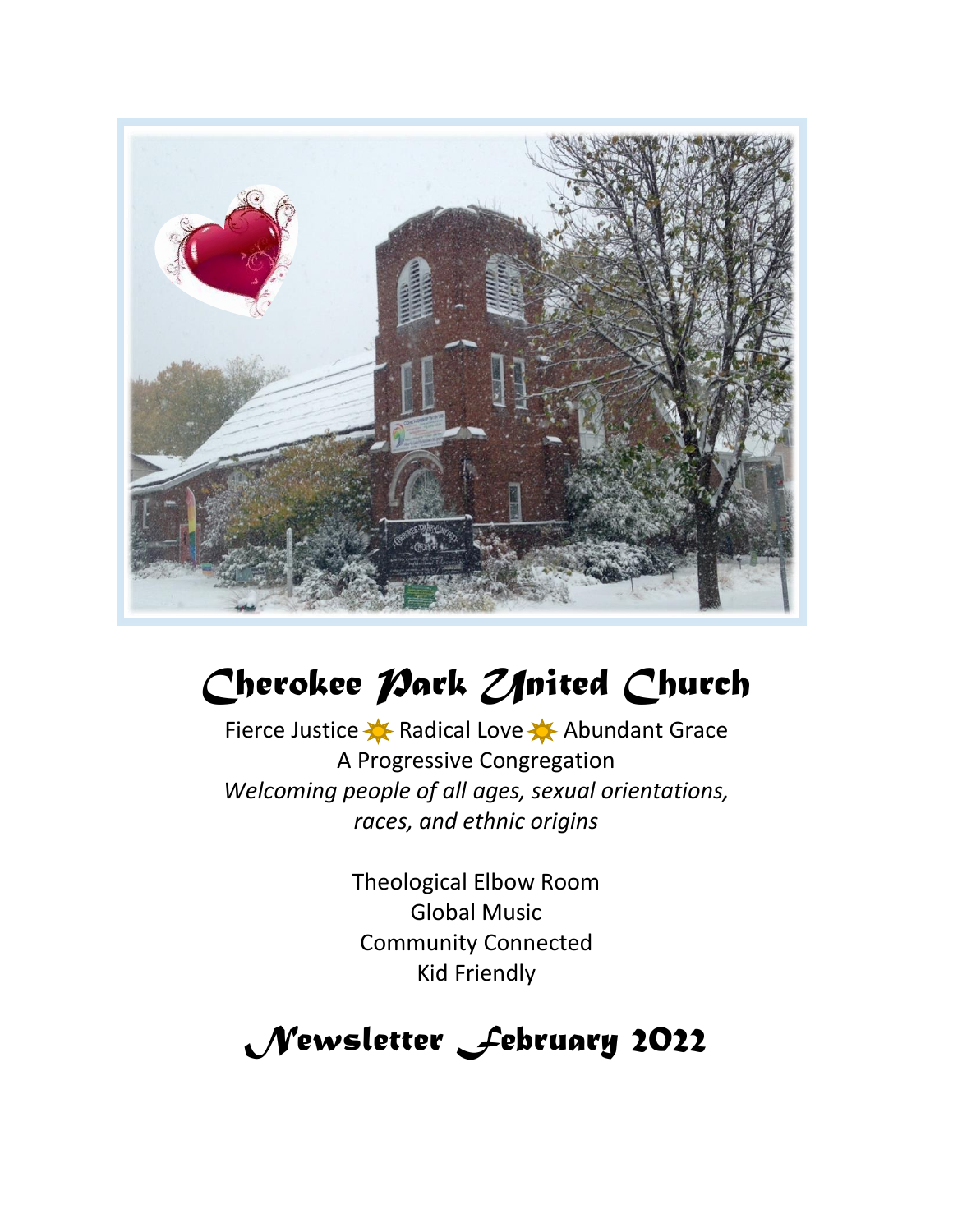# Women's Affinity Group

**February 4, Friday, 7 pm** The next women's group will be a repeat of the popular Pajama Party; bring your own hot chocolate, and plan to share



#### Join us using the zoom link below.

[https://us02web.zoom.us/j/88224263749?pwd=SzBDMHRLVUpVRWE2eUgvNm5Ydkp](https://us02web.zoom.us/j/88224263749?pwd=SzBDMHRLVUpVRWE2eUgvNm5YdkpFZz09) [FZz09](https://us02web.zoom.us/j/88224263749?pwd=SzBDMHRLVUpVRWE2eUgvNm5YdkpFZz09)

# CPUC Nursery notes from Rebecca

Although our church worship services and nursery are not presently open for in-person use, we continue to provide lessons and projects for our younger children. We used up our supply of paper towel tubes on our Advent wreaths, so are now needing to replenish that supply for future projects in my 3-year rotation of lessons.

If you empty any at home and will be coming to the church, please leave in the office hallway or on the nursery counter. (If you don't have a key, please call ahead or contact Susan.)

Even though we cannot meet in the nursery, we provide lessons and projects for the children to do in their homes. Currently we have nine children ages one through kindergarten, from six families, involved. Sometimes weekly lessons are mailed and sometimes bags with a month's worth of lessons are delivered if there are items too big to mail, such as bigger craft projects, gifts for birthdays and Christmas. Pastor Matthias kindly helps hand deliver these bags.

Since these are being done at home I try to add things that the family can do, such as ideas for games, songs, drama. Also sent are Youtube links to wonderful books, i.e. *Are You a Boy or Are You a Girl?; All Different Now; Give Bees A Chance; Waiting for* 

*Wings; What Does It Mean to Be American?; Square Cat; Our House Is Round; I Am Smart, I Am Blessed, I Can Do Anything!; Otter B Kind; Sky Color; Someone New; You Matter; Lord Help Me; and A Family Is a Family Is a Family.*

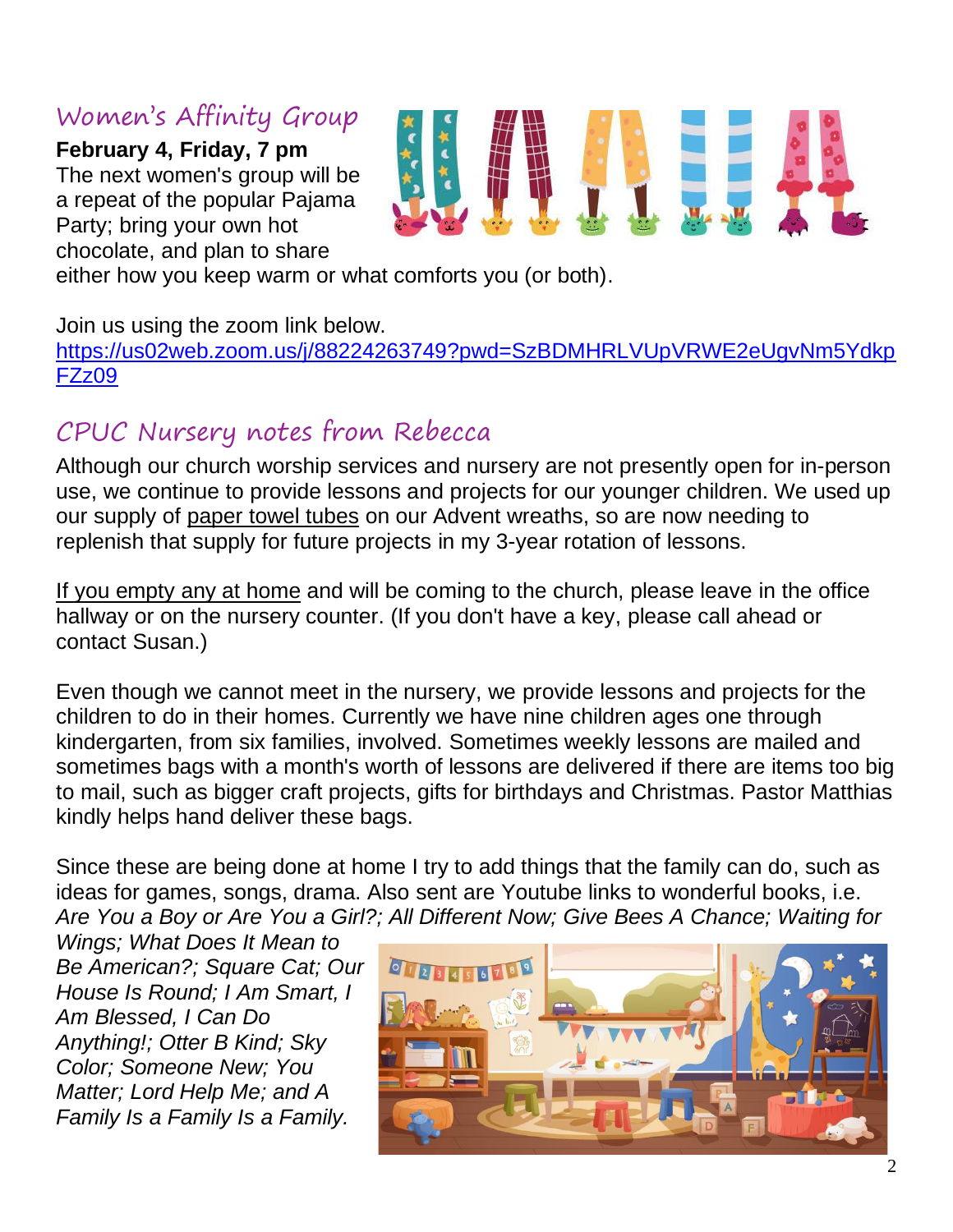# **Reparations Series**

This four-part, once a month Monday evening zoom series will be attended by Pastor Matthias, Maria McNamara, Mary Bren, Mary Murphy, Susan Strebig, and... you? If you are interested in joining for one or more evenings please sign-up, asap, to [https://docs.google.com/forms/d/e/1FAIpQLSf1FBmw2sMfJ2s7ypJNCcJwsMZj8tHhLHcvcmQmngbxP](https://docs.google.com/forms/d/e/1FAIpQLSf1FBmw2sMfJ2s7ypJNCcJwsMZj8tHhLHcvcmQmngbxPdBogg/viewform?pli=1) [dBogg/viewform?pli=1](https://docs.google.com/forms/d/e/1FAIpQLSf1FBmw2sMfJ2s7ypJNCcJwsMZj8tHhLHcvcmQmngbxPdBogg/viewform?pli=1)

Along this same theme the Adult Forum just read and discussed a small book written by a PA prison inmate, Running River, with whom we became acquainted months back through Pastor Ammon Bailey. Learning facts is one thing, but becoming more acquainted personally on a long-term basis with someone who is incarcerated, is a whole other enlightenment. It makes the need for reparations to Black and indigenous communities, much more urgent.

If you'd like to read this book about life of an indigenous person in prison, contact Pastor or Susan as we have many copies available. And personal updates are available to you through Susan, who maintains a weekly phone and zoom contact with Running River. Even while imprisoned, he, himself, is now advocating for prison reform, especially bringing attention through law suits to allow indigenous spiritual practices, the same way that other religious practices are allowed. He expresses his cultural background through his art, which, as well as commissioned art, is for sale. Here he is pictured in front of a wall mural he painted in the prison.



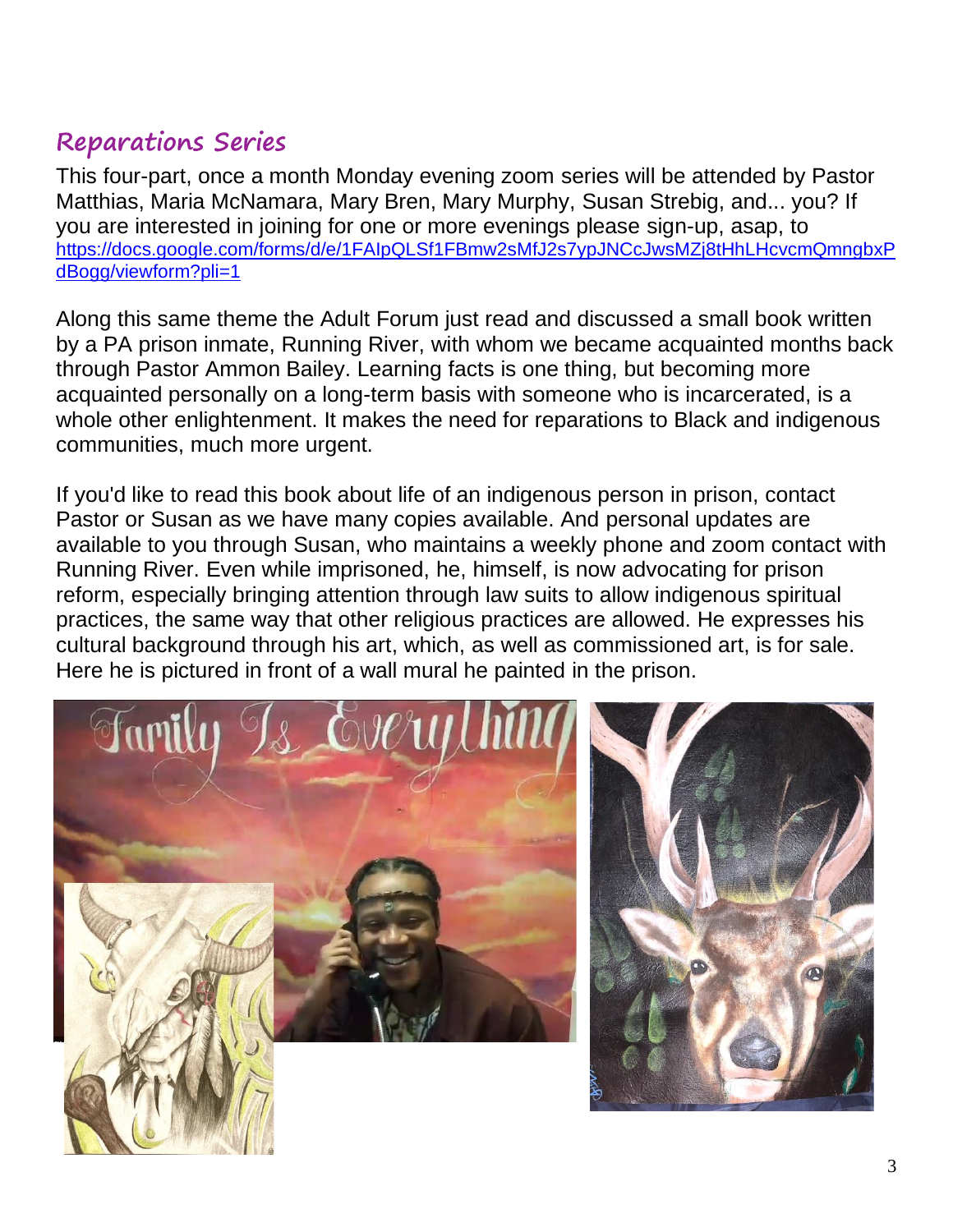## Join the class! Save the world! (or at least a little part of it)



If you join this class you are sure to get an "A" as we all work together. And you can have all the snacks you want, because you just take them out of your own refrigerator! Join the Wednesday evening zoom adult discussion group from 7-8 pm.

Our textbook was written by Tyler Sit, the Church Planter and Pastor of New City Church in South Minneapolis; he states ..."I pass on to you what my community has learned about this revolutionary way of life, what Christians who practice Christianity in the context of social justice in the twenty-first- century paradigm have started to learn." This book available through many bookstores or Amazon.com for around \$15. Or call if you'd like to share a copy.

#### Assignments:

Feb 2, if possible be prepared to sign up for any chapter with another person to guide the discussion; and to conclude each discussion with this question:

"What can we as CPUC do about this?"

- Feb 9, Chapter 1 WORSHIP Staying Awake to Love
- Feb 16, Chapter 2 Staying Awake to Empire- Marginalized voices
- Feb 23, Chapter 3 PRAYER Staying Awake to our Lives

(Mar 2, Ash Wednesday)

- Mar 9, Chapter 4 Groups; Staying Awake to Community
- Mar 16, Chapter 5 Sabbath; Staying Awake to Stillness
- Mar 23, Chapter 6 Leadership Development; Staying Awake to the Movement
- Mar 30, Chapter 7 Generosity; Staying Awake to Gratitude
- Apr 6, Chapter 8 Planting; Staying Awake to the Future and Chapter 9 Putting It All Together; Staying Awake to Wholeness

Please contact Joanne Sylvander with any questions, suggestions, or offers to help. 651-373-0885 sylvanderjc@gmail.com Zoom link:

<https://us02web.zoom.us/j/81725210424?pwd=clVrU0NHdHZSWjlBd2ZoMFdBNE1hQT09> Meeting ID: 817 2521 0424 Password: 056975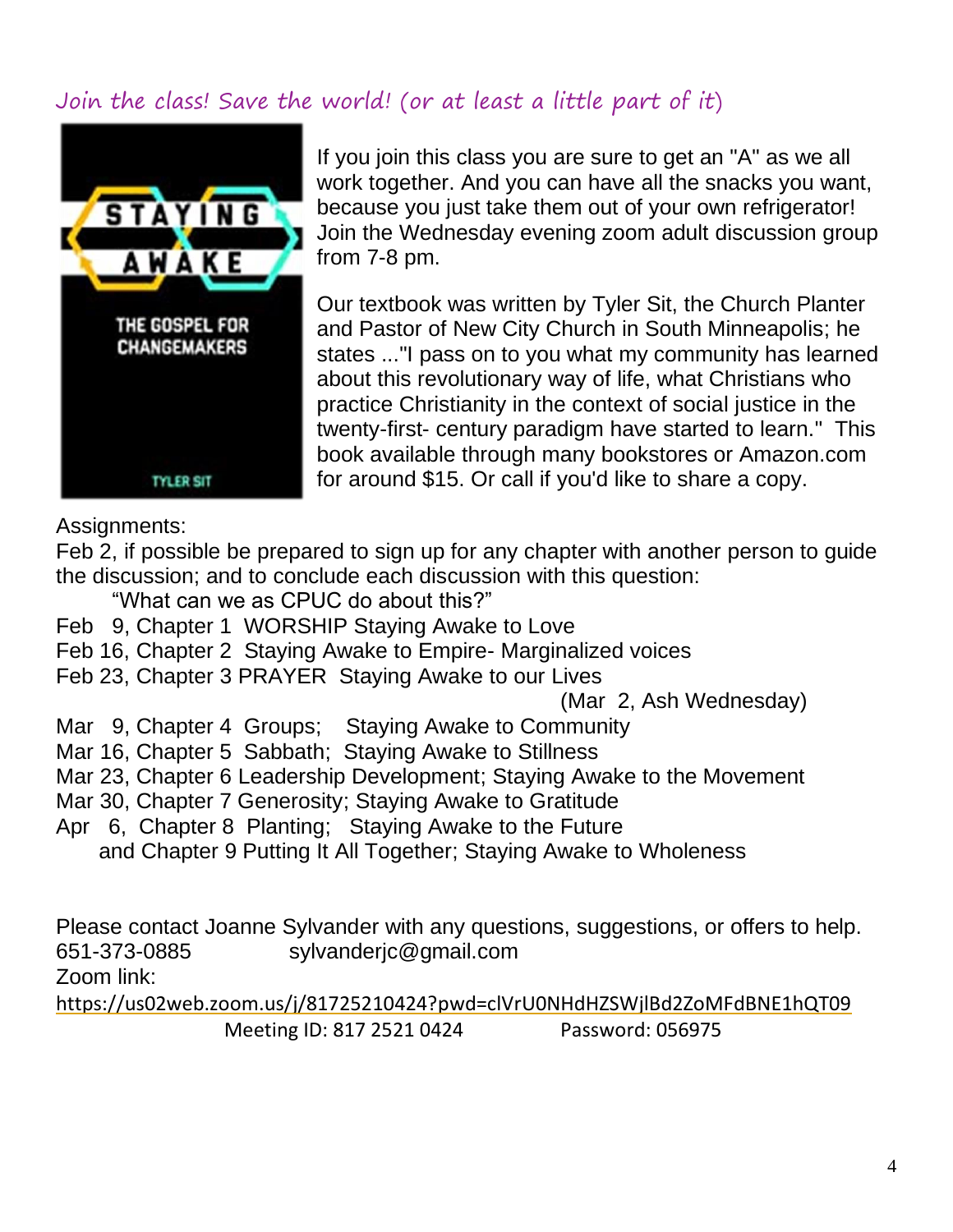## From Pastor Matthias Dear CPUC,



The last two weeks of January, Minneapolis Public Schools moved to "e-learning" due to staff shortages caused by Omicron quarantines. I feel for school officials who have to make these no-win decisions.

Balancing a kindergartener's online learning with pastoral responsibilities has been a challenge, to be sure. However, it has been sweet to observe the interactions of students and teachers on virtual meetings. It has been fascinating too, to be that close to my child's learning.

One piece that has stood out is how much of learning is repetition. So much of learning comes down to practicing again and again: letters, writing, numbers and patterns. Beyond rote learning of facts, letters, and numbers, we learn other skills by practice and repetition too.

In our jobs or in relationships: we gauge what works and try again, perhaps altering a little here or there as needed. That practice hones our skills, or expands our repertoire of how we can relate to others.

Though repetition may have a pejorative connotation to some, it is also a concept we can apply to our life in God. We do refer to it as spiritual practice after all. While some element of the Holy cannot ever be tamed or controlled like a light switch, repeating spiritual practice shapes us.

Just as friendship or love is built over many interactions, so our relationship with God grows as we repeat practices of our faith: prayer, worship, attentive listening, extending care to others, pursuing justice.

Faith is an ongoing journey of learning. It cannot be memorized, but it can be deepened with practice over time.

Grace and Peace, Pastor Matthias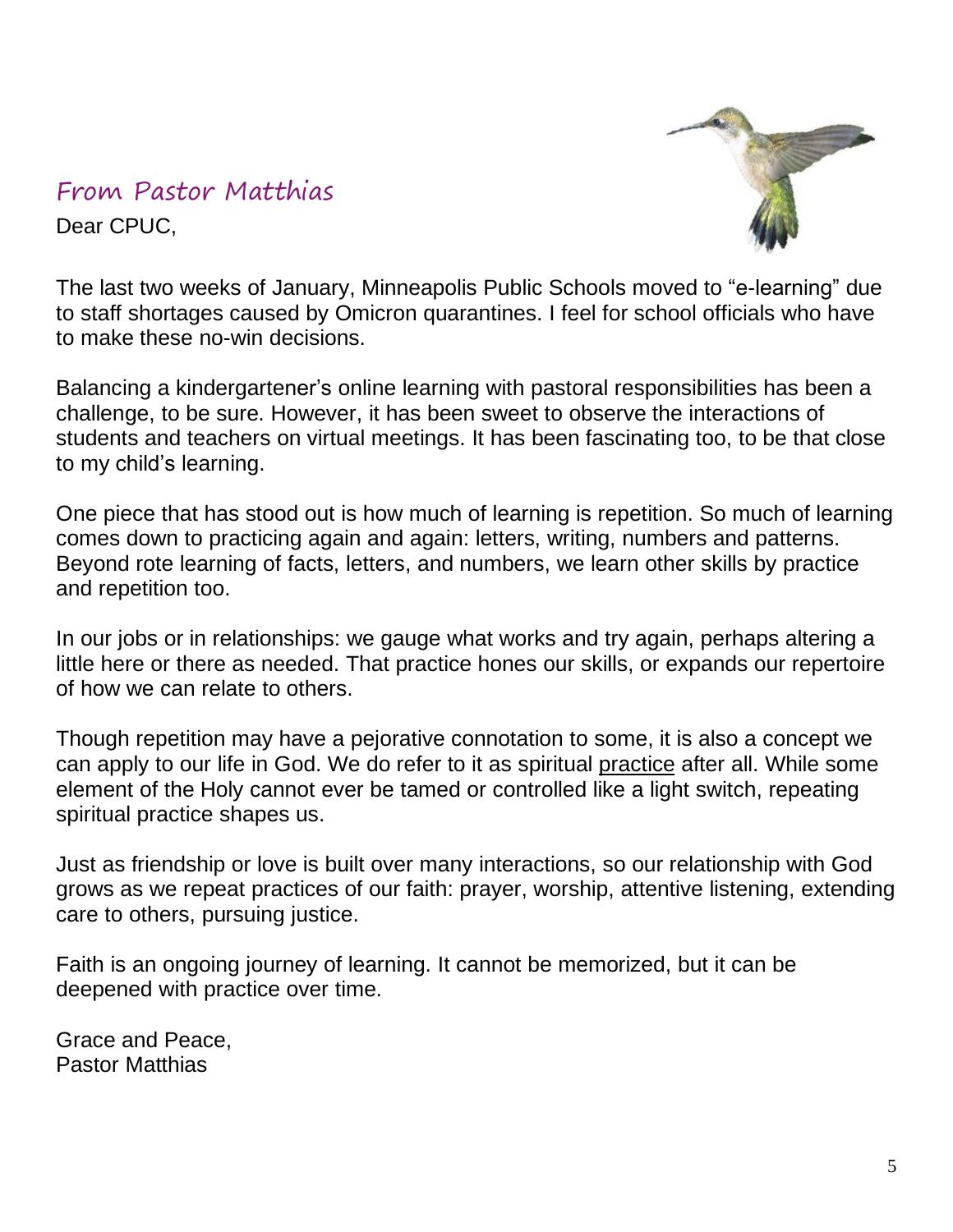#### **At the January meeting the Council ...**

-set the communion dates for the coming year as the first Sunday of each month plus Maundy Thursday and/or other dates that may be required by superseding events, pandemics, emergencies, etc.



-received the financial report: due to generous last-minute donations we did not dip into the general fund for budget shortfalls. One sizeable donation of apple stock was received through the bank with no name indicated on who donated it. (Please let Karen know if it was you.)

-received the proposed 2022 budget but it needed a few additional pieces of information; the Finance Team would meet soon, advise the council by email, and the council will do a zoom the following Sunday to vote on the final budget, to be presented at the upcoming annual congregational meeting, Sunday January 30 via zoom.

-received the pastor's report; pastor will be away Jan. 31-Feb. 6; Rev. Eily Marlow will be leading worship and preaching. She has been on our live facebook worship with her children. Rev. Glen Herrington-Hall will be available for pastoral care needs.

-received the clerk's report; Mike led the discussion to fill the various liaison and representative positions as follows: Church Treasurer: Phyllis Clark, Financial Secretary: Karen Shatek, Accountant: Lynne Bates, Counters: Jim & Karen, Auditor: asking Ingrid or Jerome, Presbytery Commissioners: Mike, Kay, Carly, Mary Kay, Minnesota Conference UCC Annual Meeting Delegates: (2) Maria, Karolyn, Carly, Delegates to Interfaith Action of Greater St. Paul: (2) Lay Ministry Chair: Mike, Lay Ministry: Karolyn, Moderator: Pastor, Vice Moderator: Jim, Clerk of Council: Mike, Personnel Ministry: Jim

-changed the date of the February council meeting from the second, to the third Tuesday, Feb. 15

-prayed for each member or known friend of the congregation, as named by Pastor Matthias. A very moving spiritual experience.

*Council met for a special called meeting on Sunday, January 23 to approve the church budget for 2022. Thanks to the leg work of the Finance Team, the budget was wellthought-out and approved unanimously.*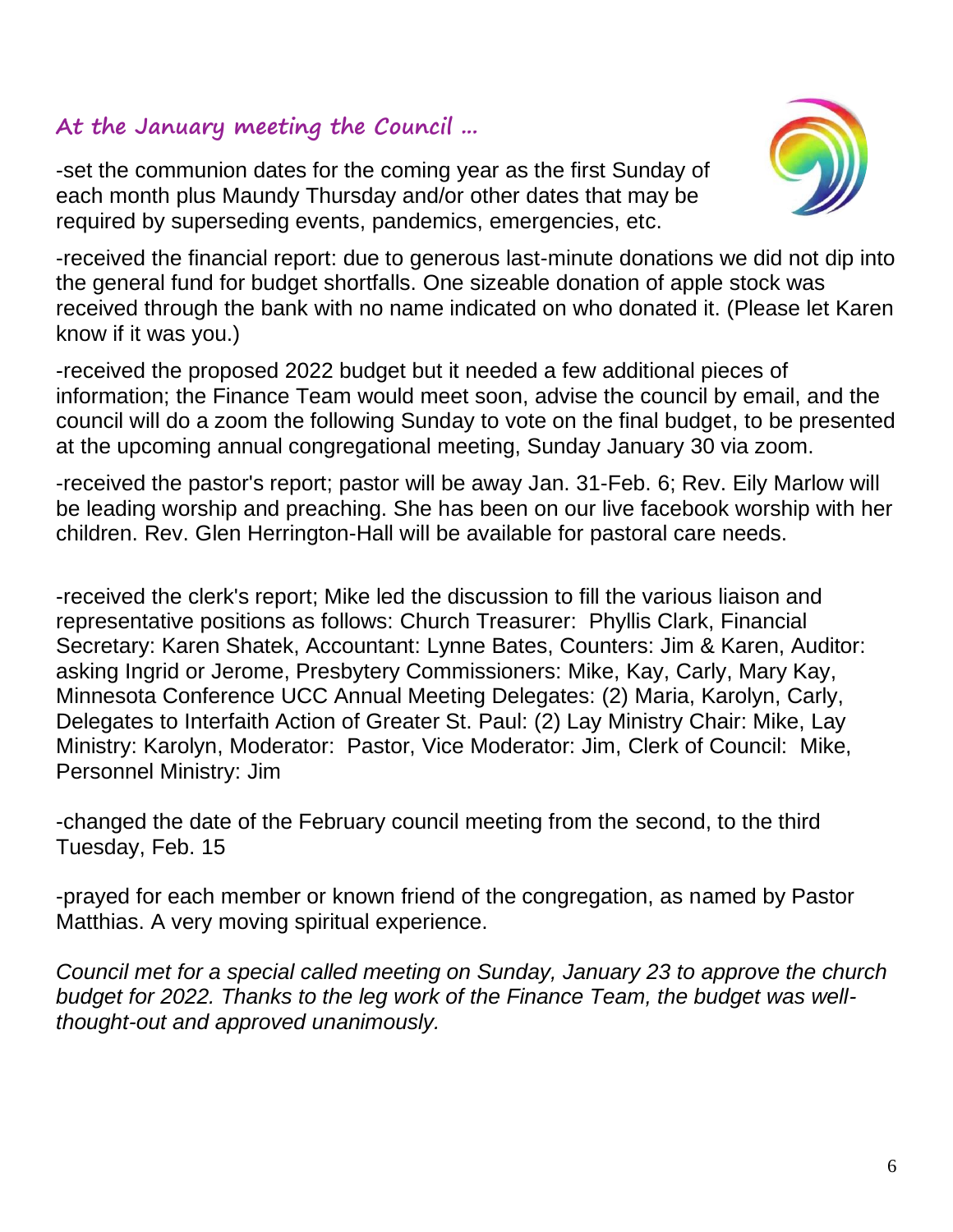## **2022 Council Members**

Class of 2022: Mike Bates (2nd term), Maria McNamara (2), Tom Murphy, Jim Shatek Class of 2023: Carly Evans (2), Karolyn Gilbertson, Kay Myhrman-Toso, Susan Strebig (2) Class of 2024: Mary Anderson, Sebastian Ellefson, Jackie Rico (2), Sandy Settevig

Class of 2024 council members being installed/ordained





After worship on Sundays, visit with each other using the **zoom link** - active from after worship to 12 noonish.

<https://us02web.zoom.us/j/85651173608?pwd=SUh6NmVOUnNhM0xxRGNrekpvVFZ0Zz09> For those accessing by phone - Meeting ID: 856 5117 3608 Passcode: 620169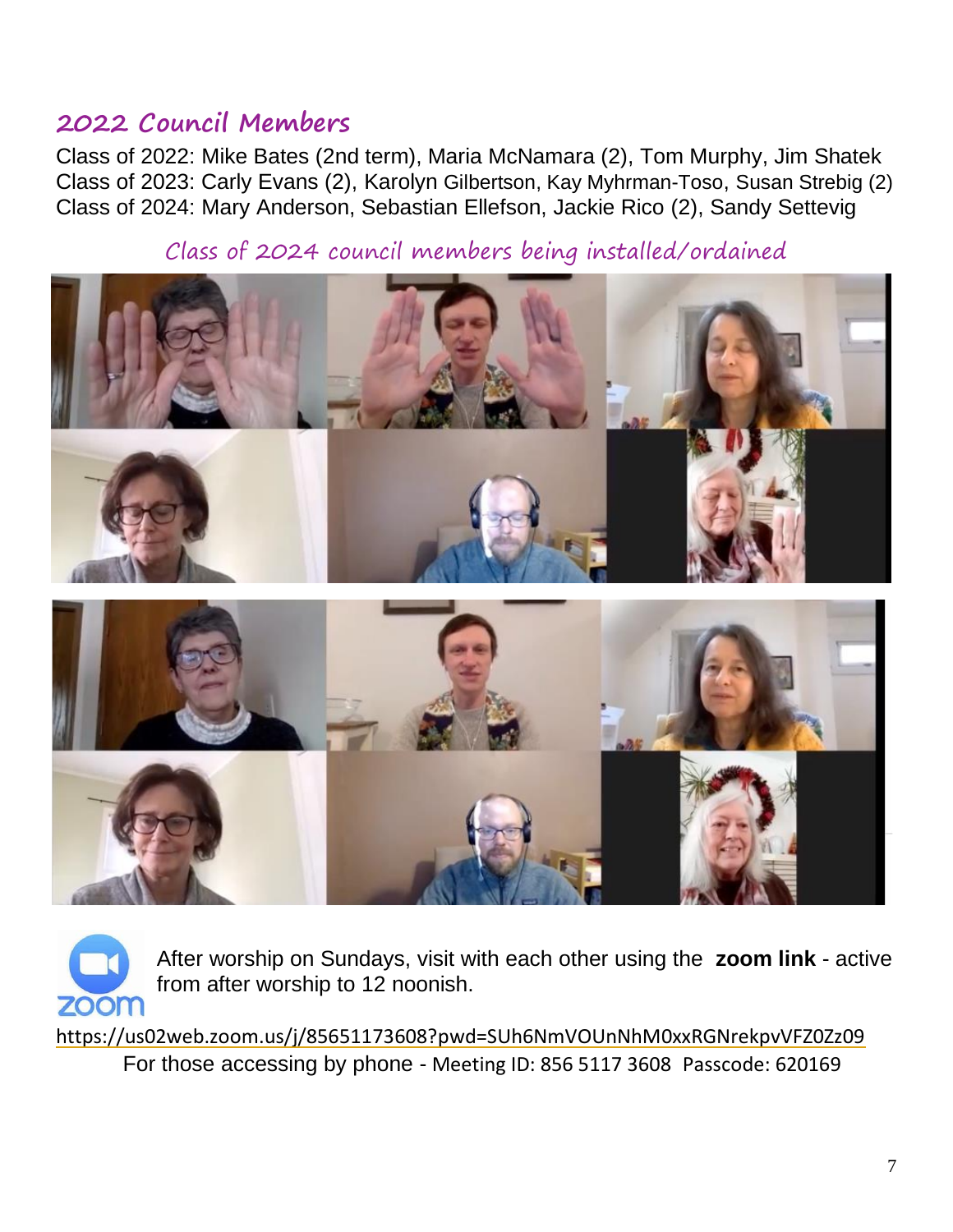## February Happy Birthdays

13 - Jan Howe 13 - Eric Jacobsen 26 - Jackie Rico

#### *Newsletter:*

-submit articles by the 22nd of preceding month to editor - Susan, at kellystrebig@comcast.net -proofreaders Phyllis Clark, Mary Murphy -collator Kathy Bergthold

We may not be worshipping at the building, but it continues to be made ready! Here Joe, who has shoved our walks for four years, is ever vigilant. And when we do arrive it is always interesting to see who else has been in the building, doing their thing!

Weekdays, Please Sign In (tout) Thanx TODAY Name(s): TN (time) + OUT (time) MLK Susan  $1,30 - 2, pm$  $1/25$  Sylson  $10.85 - 11$  $Mlk$  $3.36 - 3.35$  $MIKE$  $6:30 - 7:10p$ TOM  $1/17$  $12.300P - 15.30$  $576600$  $1/19$  $12.500P$  2.008  $MKE$  $1:00 \rightarrow 2:40$ Sandy  $1/19$  $1:30-2:00$  $545$ an  $1|2|$  $Jim + Karen$   $3:00 - 3:10$  $1/22$ Saeha  $9.00 \, \text{cm} \cdot 9.10$  $1/24$ 

# Your

Church-During-

Covid

Team Pastor Matthias Joanne Sylvander Jill Jackson Maria McNamara



#### While God must no doubt delight in

this depth of commitment to a place, it's clear God seeks breadth for us, as well, if for no other reason than to push against the limits of our horizons and the ease of our prejudices. Time spent in the wilderness makes real for us God's loving provision of both comfort and challenge -

of food and drink for the body, and demons, beasts, and angels for the soul. Time in the wilderness reminds us that we are citizens not of any particular place or people, but of all places and of all people - we are citizens not just of 'here', but also of 'there.  *The Very Rev Paul J. Lebens - England, Thin Places, March 2018*